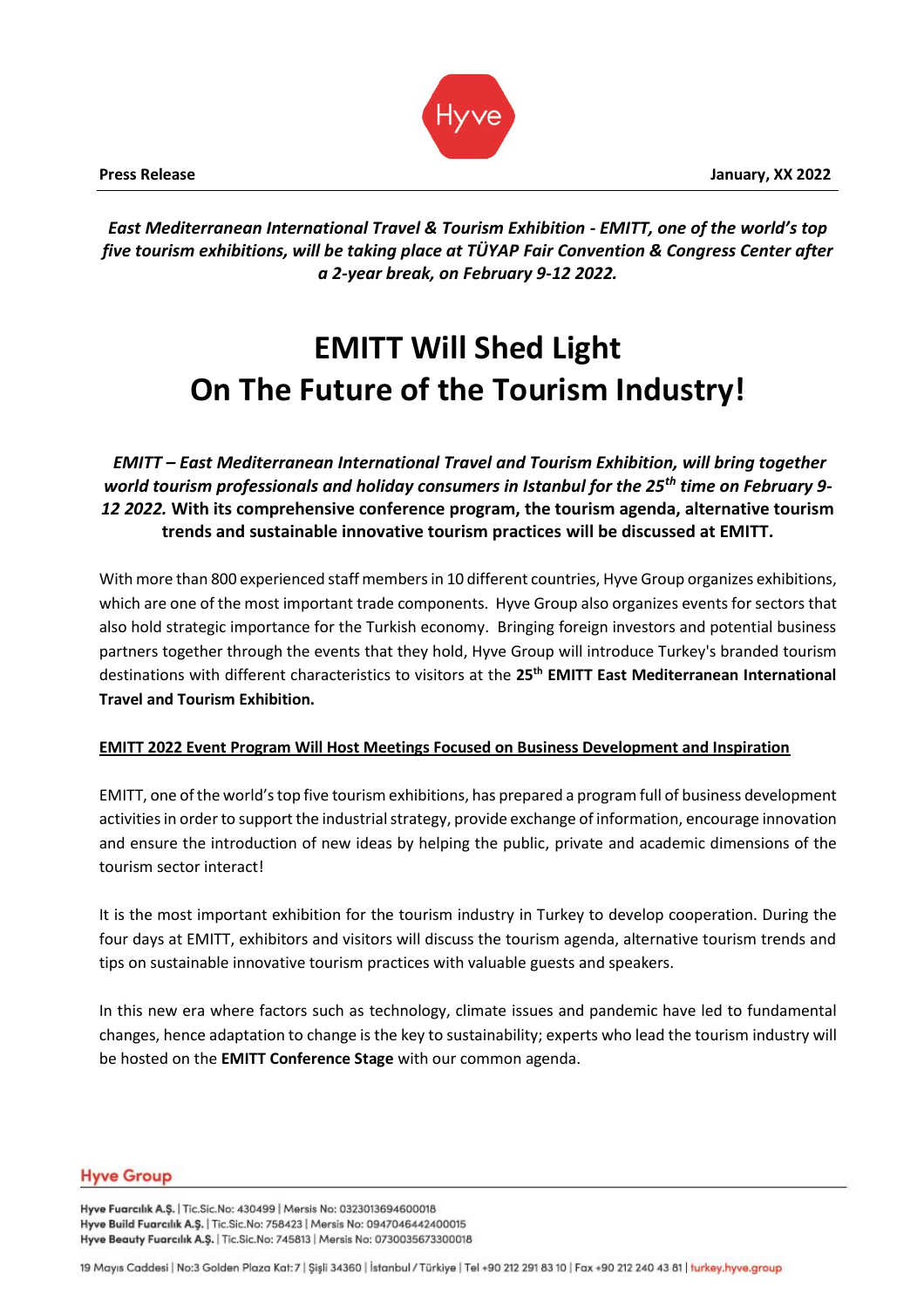

### **Themes of 25th EMITT's Are Shaping the Sector**

EMITT is the meeting point for professionals in the tourism industry such as airlines, accommodation, transportation and information technology companies and highly valued state bodies, industry associations, tour operators, travel agencies and hotels.

Experts who shape the tourism industry will meet with the industry under a very comprehensive event program covering the current tourism trends at EMITT.

Within the scope of the event program that will take place simultaneously with the exhibition for 4 days, this year, **EMITT** will host interactive activities in different formats such as conferences, special exhibition tours, influencer presentations, entrepreneur meetings and cultural performances.

By integrating many different formats, topics and specialty, under 4 main themes, the following **special forums** will be held: **"Future of Sustainable and Efficient Tourism", "Climate, Food and Culture Friendly Tourism", "New Trends in Transportation, Accommodation and Communication" and "Next Generation Technologies in Customer Experience" for its 25th year.**

## **More than 45 industry leaders will discuss the Future of the Tourism Industry in 10 different forums.**

- Presidents' Forum: Opinion Leaders Explain Their 2022 Predictions for the Industry
- Climate-Friendly Gastronomy Tourism
- The Benefits of Food-Friendly Tourism for Businesses
- "Influencer" Marketing in the Destination Strategy of Municipalities
- Opportunities Transforming Through the Pandemic Experience and Extraordinary Routes
- Homecoming in Cultural Tourism: Reviving Historical Artifacts and Heritage Sites in Our Country
- #whatnow in tourism? Digitalization, Artificial Intelligence, Metaverse
- The Travel Manifest Leading to Mass Transformation: On Transport, Accommodation and Communication Trends
- The Brand Story of a City Combining History, Culture and Gastronomy Tourism
- New Generation Technologies for Customer Experience in Tourism: Metaverse, Social Travel Network, Digital Twin and Virtual Tour

February 9 – The **main focus of the first day** will be "Future of Sustainable and Efficient Tourism". Under the moderation of Tourism Consultant Osman Ayık, Firuz Bağlıkaya, TÜRSAB (Association of Turkish Travel Agencies) Chairperson of the Board, Oya Narin, TTYD (Turkish Tourism Investors Association) Chairperson of the Board and Sururi Çorabatır, TÜROFED (Turkish Hoteliers Federation) Chairperson of the Board will take part in the **Presidents' Forum**. They will discuss the latest developments that are shaping the industry.

#### **Hyve Group**

Hyve Fuarcılık A.Ş. | Tic.Sic.No: 430499 | Mersis No: 0323013694600018 Hyve Build Fuarcılık A.Ş. | Tic.Sic.No: 758423 | Mersis No: 0947046442400015 Hyve Beauty Fuarcılık A.Ş. | Tic.Sic.No: 745813 | Mersis No: 0730035673300018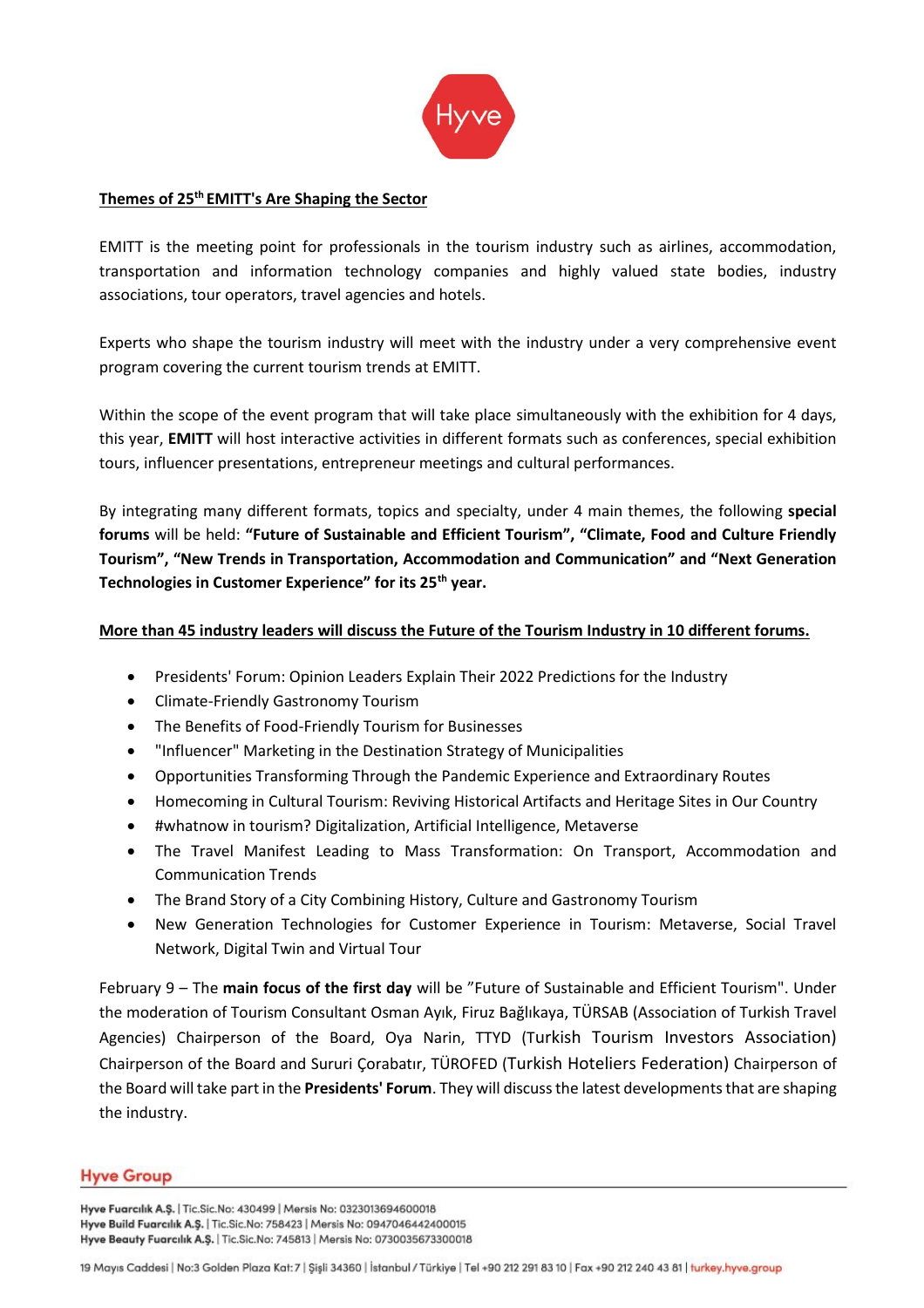

February 10 – On the **second day** of the exhibition, "**climate friendly**" and "**food friendly**" tourism will be discussed. Under the moderation of Gürkan Boztepe, President of the Gastronomy Tourism Association; TV programmer, writer and traveler Burak Akkul and famous chefs Jale Balcı and Murat Bozok will follow the "Climate Friendly Gastronomy Routes". Afterwards, in the second forum in cooperation with Orange Flag (Turuncu Bayrak), the benefits of food-friendly tourism for businesses will be discussed under the moderation of climate activist **Elif Dağdeviren**. Today's climate and food activists, eco-label and quality experts, and operating businesses will take part in the forum, giving the main idea "Businesses that reduce carbon footprint and waste ensure quality, reliability and gain profits". **Atlas Sarrafoğlu**, one of the new representatives of the young generation who tries to raise climate awareness in our country, will inspire all consumers and service providers by sharing their findings and suggestions that will guide tourism.

In the last program of the **second day,** there will be forums where experience and success stories from domestic and international destinations will be shared, including **"Influencer Marketing in the Destination Strategy of Municipalities"** and **"Opportunities Transforming Through the Pandemic Experience and Extraordinary Routes".**

EMITT Conference Stage will host people whose tourism-related posts have aroused great interest and who are engaged in global collaborations through their digital content, such as Travel Writer and Journalist **Bahar Akıncı,** Gezimanya Co-Founder **Murat Z. Özbilgi,** digital content creator of @Travelcomic**, Franziska Niehus** from Germany and entrepreneur **Harjinder Kukreja** from India. With the participation of experts from **Azerbaijan, Cuba** and the **Turkish Republic of Northern Cyprus**, "health" will be the main focus and the opportunities learned during the pandemic period will be discussed further.

February 11 – On the **third day** of the exhibition, in the conference "**Homecoming in Cultural Tourism**", the issue of reviving historical artifacts and heritage sites in our country and Tourism industry will be discussed. The conference will be moderated by **Ahmet Yeşiltepe**. The speakers of the conference are **Patara Excavation Director**, Professor Dr. Havva İşkan Işık, **IMM Directorate of Cultural Heritage Projects** Deputy Director İrem Bülbül, **Jolly Tour** Domestic Tours Director Kerem Gökçe, Head of Dept. of **Combatting Illicit Trafficking of Cultural Property** at the **Republic of Türkiye Ministry of Culture and Tourism**, Zeynep Boz.

With the focus on sectoral trends, on the third day of the exhibition, while asking the question **"#whatnow in Tourism?**"; topics such as **digitalization** in tourism, **artificial intelligence** and the **metaverse** will be discussed under the moderation of Age Provocateur Co-founders Duygu Birecikli and Gülşah Akın. Sales and Business Development Director of Hotel Runner Agencies Rıza Kaynak, CEO of B2Metric Murat Hacıoğlu, and Dr. Erdem Erkul, Founder and Chairman of Cerebrum Tech, will take part as speakers.

In the last program of the **third day,** businesses that are harmonious with nature, transforming with culture, adopting the awareness of responsible travel, and offering alternatives to customers with the new age accommodation trends; will get together under the moderation of **Cem Kınay.** Koray Küçükyılmaz, General Manager of **Tatilsepeti**, President of **National Camping and Caravan Federation** Leyla Özdağ, General Manager of **Swissotel** Uğur Talayhan, CEO of **Longosphere Glamping** Yiğit Küçükkınay will be the speakers of "**Travel Manifest Leading to Mass Transformation: On Transportation, Accommodation and Communication Trends**" to be held in cooperation with Anatolity.

#### **Hyve Group**

Hyve Fuarcılık A.Ş. | Tic.Sic.No: 430499 | Mersis No: 0323013694600018 Hyve Build Fuarcılık A.Ş. | Tic.Sic.No: 758423 | Mersis No: 0947046442400015 Hyve Beauty Fuarcılık A.Ş. | Tic.Sic.No: 745813 | Mersis No: 0730035673300018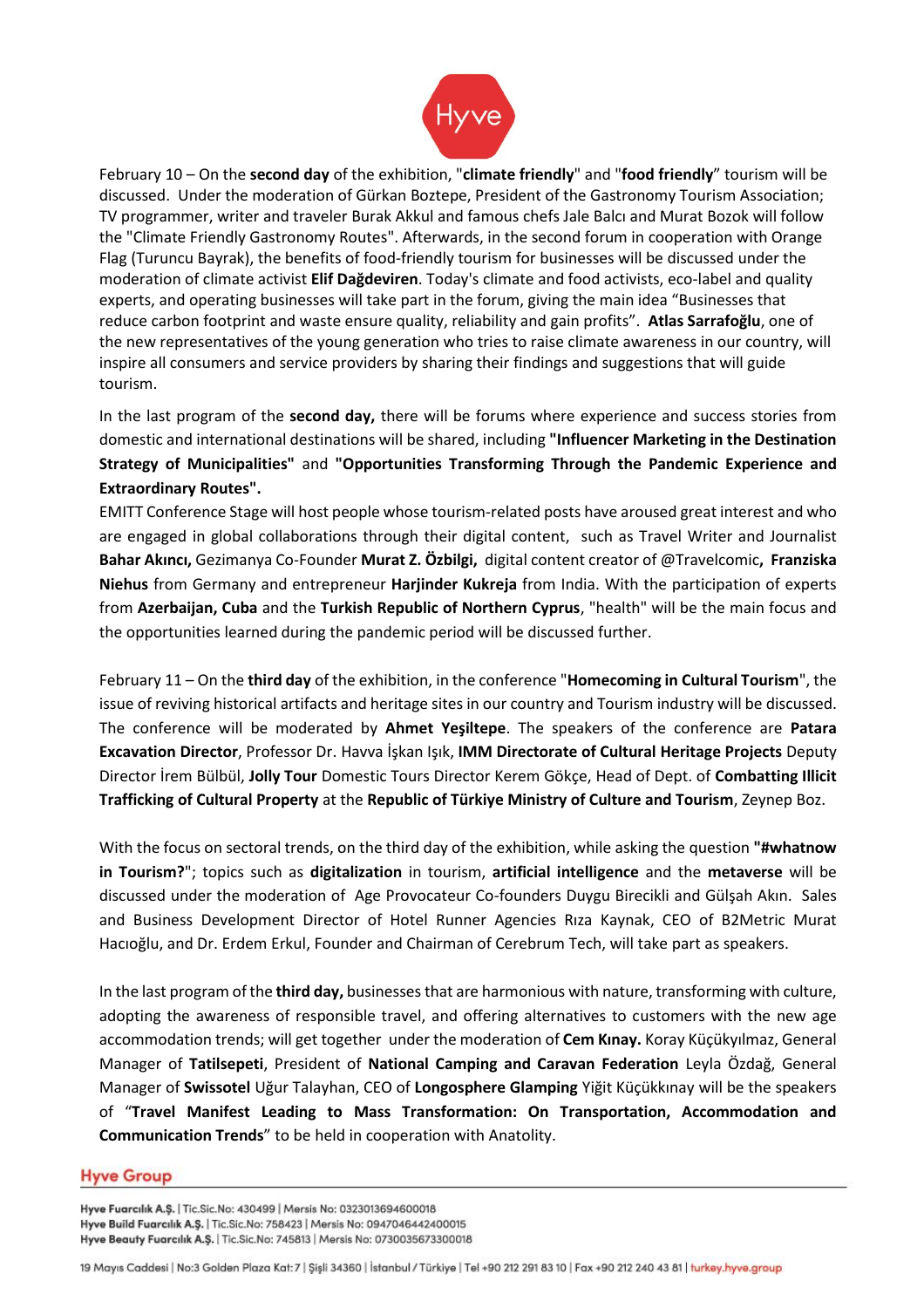

February 12 – The last day of the exhibition, "Brand Story of a City" forum, which will be held in cooperation with **EXPO 2021 Hatay**, will tell EMITT visitors the brand story of Hatay developing in the triangle of history, culture and gastronomy tourism under the moderation of IMM Istanbul Tourism Platform Director Özcan Biçer. Other speakers at the panel to be held with the **participation of Hatay Metropolitan Municipality Mayor Associate Professor Lütfü Savaş** are Esat Özata, Department Head of Gastronomy and Culinary Arts in Faculty of Fine Arts, Beykent University, EXPO 2021 Hatay Secretary General İhsan Çakar and TURSAB Regional Representative Board Chairman Mehmet Ali Aycıl.

**EMITT offers an interactive, productive and enjoyable exhibition platform for its 25th anniversary, bringing the industry together with experience-oriented events that will take place simultaneously with the conference program.** 

#### **The Lead Actors of Gastronomy Tourism are in Pursuit of Gastronomy Routes!**

With the **EMITT MASTER CLASS SPECIAL EXHIBITION TOUR**, our experts, travelers, influencers and chefs will be able to visit our exhibitors one-on-one at their stands, and share their tips on avoiding waste, sustainability and climate-friendly tourism practices.

#### **Meet the Tech Startups that Inspire the Tourism Industry with Their Next Generation Technologies!**

EMITT's new event for this year, **EMITT TECH GARAGE** which supports activities that create a bridge between creative minds and investors with its content, as well as providing an opportunity to exhibit and follow the latest products and services in the region, introduces tech initiatives that inspire the tourism industry with their new generation technologies such as Metaverse, Social Travel Network, Digital Twin and Virtual Tour. Visitors and exhibitors will have opportunities to make a digital discovery in the tourism industry using mobile applications, games and virtual glasses in this area; and the start-ups will have a chance to test the exciting products they have developed for the tourism sector with visitors everyday throughout the exhibition.

#### **Stage and Stand Events**

While increasing their visibility, our EMITT exhibitors will have a chance to strengthen their brand awareness and will be able to show their own cultural richness both with colorful activities in their own stands, and on the stage to be set up in the Main Foyer with special performances.

#### **LARGER AND STRONGER THAN EVER IN ITS 25TH YEAR**

EMITT Tourism Fair Director Hacer Aydın, started her speech by noting that this is the most important meeting platform for industry representatives that shape the world tourism, and stated: "At the 25<sup>th</sup> EMITT East Mediterranean International Tourism and Travel Exhibition, which we plan to hold at TÜYAP Fair Convention and Congress Center on February 9-12, 2022 after a 2-year break, we expect to maintain our collaborations in a more comprehensive and stronger way ever and we look forward to hosting our exhibitors and visitors in the best possible way with our comprehensive program." And also added:

#### **Hyve Group**

Hyve Fuarcılık A.Ş. | Tic.Sic.No: 430499 | Mersis No: 0323013694600018 Hyve Build Fuarcılık A.Ş. | Tic.Sic.No: 758423 | Mersis No: 0947046442400015 Hyve Beauty Fuarcılık A.Ş. | Tic.Sic.No: 745813 | Mersis No: 0730035673300018